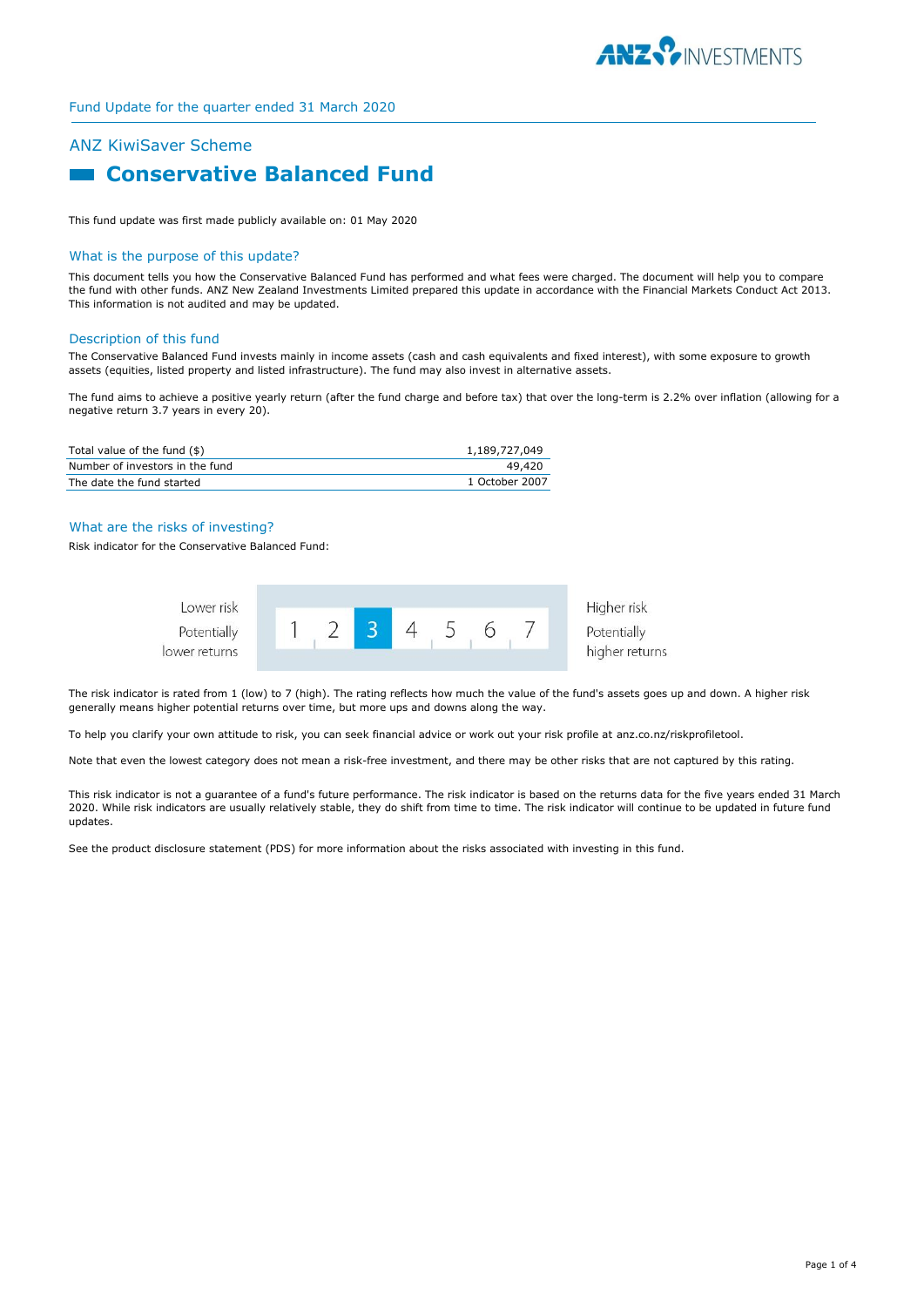# How has the fund performed?

|                                               | Average over past<br>five years | Past year |
|-----------------------------------------------|---------------------------------|-----------|
| Annual return                                 |                                 |           |
| (after deductions for charges and tax)        | $3.29\%$                        | $0.17\%$  |
| <b>Annual return</b>                          |                                 |           |
| (after deductions for charges but before tax) | 4.10%                           | $0.79\%$  |
| Market index annual return                    |                                 |           |
| (reflects no deduction for charges and tax)   | 4.83%                           | $0.97\%$  |

The market index annual return is calculated using the target investment mix and the indices of each asset class.

Additional information about the market index is available in the statement of investment policy and objectives on the offer register at www.discloseregister.companiesoffice.govt.nz.



# **Annual return graph**

This shows the return after fund charges and tax for each of the last 10 years ending 31 March. The last bar shows the average annual return for the last 10 years, up to 31 March 2020.

**Important:** This does not tell you how the fund will perform in the future.

Returns in this update are after tax at the highest prescribed investor rate (PIR) of tax for an individual New Zealand resident. Your tax may be lower.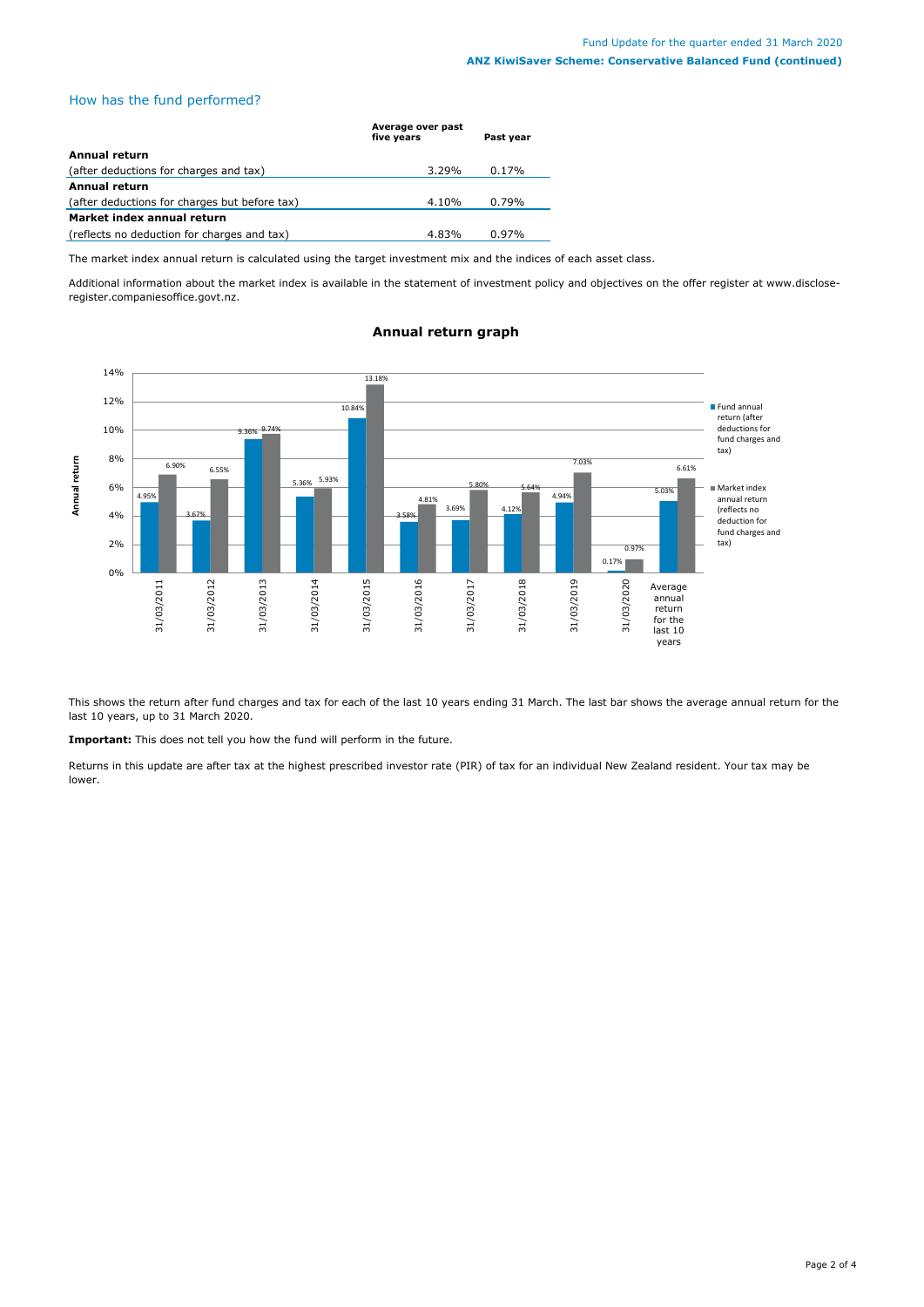# What fees are investors charged?

Investors in the Conservative Balanced Fund are charged fund charges. In the year to 31 March 2019 these were:

|                                             | % of net asset value          |  |
|---------------------------------------------|-------------------------------|--|
| Total fund charges <sup>1</sup>             | $0.90\%$                      |  |
| Which are made up of:                       |                               |  |
| Total management and administration charges | $0.90\%$                      |  |
| Including:                                  |                               |  |
| Manager's basic fee                         | 0.85%                         |  |
| Other management and administration charges | 0.05%                         |  |
| Total performance based fees                | $0.00\%$                      |  |
|                                             | Dollar amount per<br>investor |  |
| <b>Other charges</b>                        |                               |  |
| Membership fee <sup>2*</sup>                | \$24                          |  |

\* From 1 April 2019, the membership fee was removed for members under 18 years and reduced from \$24 to \$18 per year for all other members.

Investors are not currently charged individual action fees for specific actions or decisions (for example, for withdrawing from or switching funds). See the PDS for more information about Scheme fees.

Small differences in fees and charges can have a big impact on your investment over the long term.

# Example of how this applies to an investor

Sarah had \$10,000 in the fund at the start of the year and did not make any further contributions. At the end of the year, Sarah received a return after fund charges were deducted of \$17 (that is 0.17% of her inital \$10,000). Sarah also paid \$24 in other charges. This gives Sarah a total loss after tax of \$7 for the year.

# What does the fund invest in?

**Actual investment mix<sup>3</sup> Target investment mix<sup>3</sup>**

This shows the types of assets that the fund invests in. This shows the mix of assets that the fund generally intends to invest in.